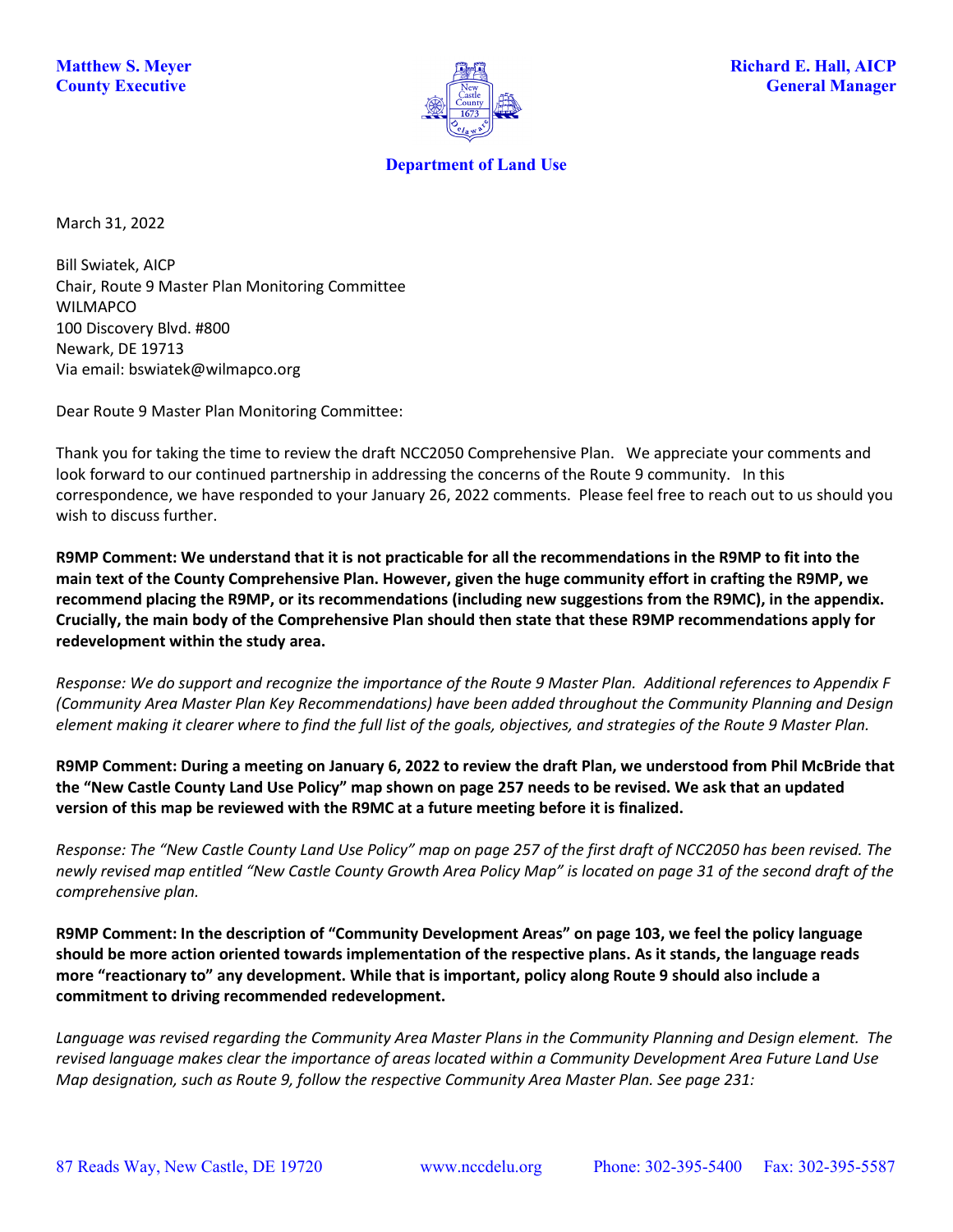*"Key recommendations for each Community Area Master Plan are found in Appendix F: Essential CAMP Recommendations, which identifies recommendations and their location that were incorporated throughout the NCC2050 Comprehensive Plan elements. Any Land Development Plan, Rezoning, Variance or Special Use within one of these study areas should consider the impact and effect on meeting the vision, goals, objectives, and strategies of the Community Area Master Plan."*

*It is important to note that the Future Land Use Element is intended to direct future development and land use in an area, which are the products of land use applications (rezonings, variances, etc.…) Delaware State Code gives the map and map series (which the description is part of) the "force of law." Delaware State Code further states that "no development, as defined in this subchapter, shall be permitted except in conformity with the land use map or map series and with land development regulations enacted to implement the other elements of the adopted comprehensive plan." The Route 9 Plan, by reference will have an important impact on guiding development and redevelopment unseen in previous New Castle County Comprehensive Plan Updates.* 

## **R9MP Comment: In Section M, the history of inequitable decision-making should be acknowledged and it should be noted how the County will seek to make amends.**

*Response: Equity has been one of NCC2050's guiding principles since we began the comprehensive planning process in June 2020. After further analysis and in actively engaging with the residents who are most affected, we make our position clear in the introduction of Element M (Environmental & Social Justice):*

*"Governmental action, and in some cases inaction, have played a role in creating and perpetuating discrimination and inequities in minority and lower-income communities. Historically, zoning, which is intended to separate incompatible land uses, has also been used to exclude certain population groups from single-family neighborhoods and to exclude multifamily rental housing from neighborhoods with better access to jobs, transit, and amenities. The 1910 Baltimore zoning ordinance, widely used as a template by early 20th century planners stands as a stark example of a racially discriminatory zoning ordinance. While little evidence exists that New Castle County actively encouraged or perpetuated such policies or regulations, historically our inaction has nonetheless resulted in disparity."*

*We recognize there is still much to do and are committed to working with the community, our government partner agencies, and any other like-minded parties to improve the human condition of our friends and neighbors who live and work along the Route 9 Corridor. Element M outlines the Goals, Objectives, and Strategies developed thus far to make a positive measurable impact on our neighborhoods. We also reference key recommendations of the Route 9 Master Plan in Appendix F of the document.* 

**R9MP Comment: On page 344, in 1.2.5, and in Appendix F add educational and add informational elements to park space. We would also recommend "enhancing existing infrastructure with modern equipment," particularly for Route 9 area parks. Moreover, additional open space opportunities could be created from phased-out industrial uses and funding, training, and tools provided to local communities to maintain their local parks.**

*Response: Language has been updated to clarify the maintenance of existing parks infrastructure as well the updating of parks infrastructure. The Department also supports future efforts to repurpose former industrial sites and/or appropriate vacant property lots into open space or smaller pocket parks for local neighborhood use. This effort will require continued engagement with the community, as well as the Department of Public Works, which oversees parks maintenance and planning for the County. In addition, this may also be of interest to the Open Space Advisory Board, which began*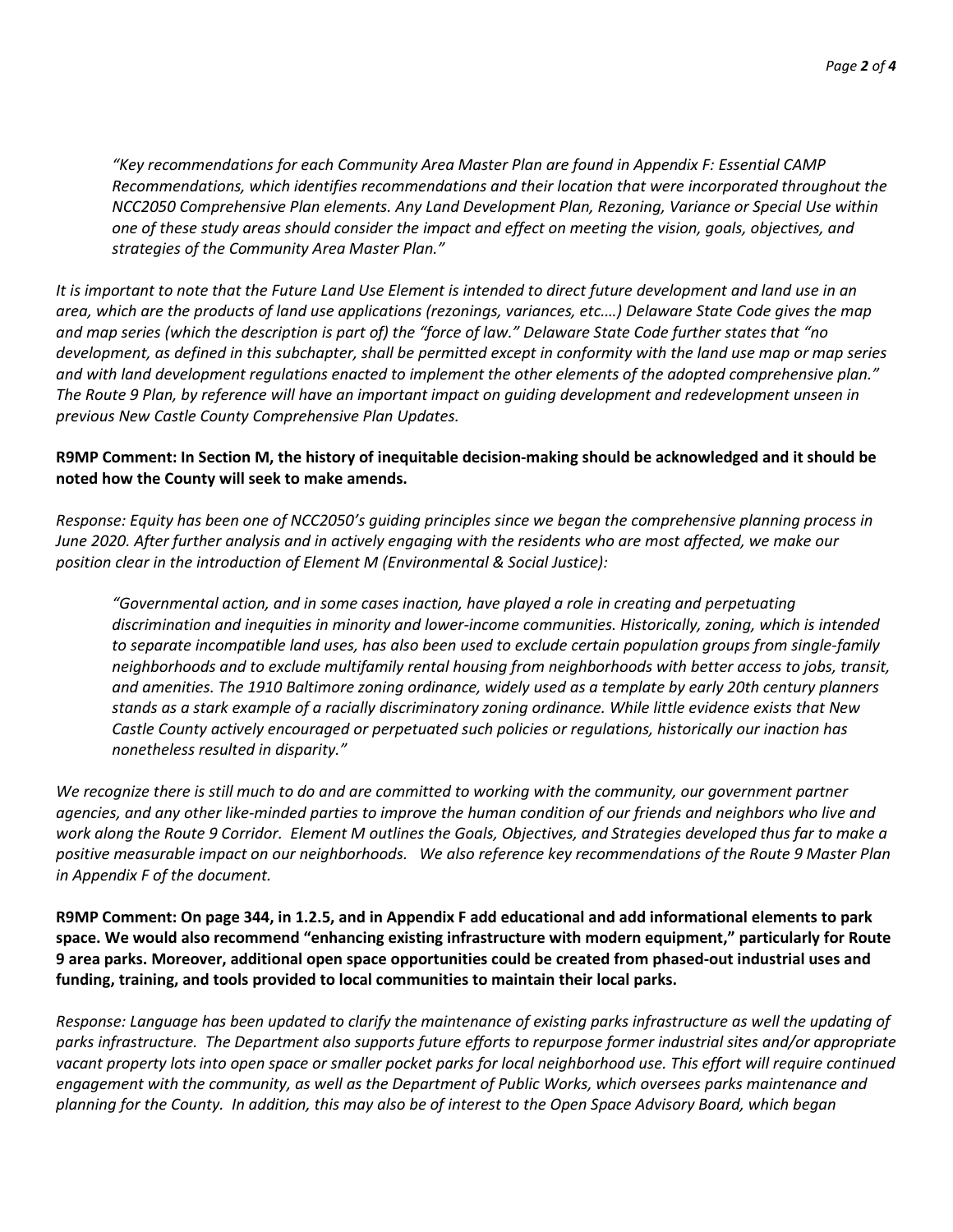*meeting in the fall of 2021, and is specifically tasked with advising the County on implementing best practices in preserving open space within the County.* 

**R9MP Comment: We believe the health and environmental impacts from existing industrial uses should also be better monitored and mitigated. Ambient and fence line air monitoring, including of ethylene oxide, is essential to measure and help achieve the Plan's stated EJ goals, reduce cancer risk, and ensure comprehensive hazard preparedness. In Section M and in Appendix F, for example, add language to support efforts to better monitor air quality in industrial communities, such as the Route 9 corridor and especially around Eden Park which has a high level of dust pollution. Further, proactively phase out through zoning adjustments or amortization those uses that harm communities.**

*Response: The phase out of nonconforming heavy industrial uses are existing zoning provisions in Article 8 of the Unified Development Code. Uses on a property which are rendered nonconforming either through a rezoning or changes to the zoning code provisions are intended to be phased out over time. While nonconforming uses are permitted to continue in their current form, they are not permitted to expand, nor can they be rebuilt if more than 50% of the structure is removed. It will be important to continue to work proactively with the community and other agencies such as DNREC to monitor and address the effect the use has on the community.* 

*Language regarding air quality monitoring was added to Priority Recommendation 2: Reduce the risk and impact from environmental and health hazards on overburdened communities. (Objectives 15.1, 15.2) and the Environmental and Social Justice Element:*

## *Language added on page 40 under Priority Recommendation 2:*

*"Work with the community and agency partners (such as DNREC, State Division of Public Health, WILMAPCO Air Quality Subcommittee (AQS), etc.) to address and monitor air quality and environmental concerns in EJ neighborhoods though community air monitoring, fenceline monitoring, dust control, etc."*

## *In Element M (Environmental & Social Justice), page 314, Strategy 15.2.2. added:*

*"Address air quality and environmental concerns in EJ neighborhoods by insisting the statutory authorized government agencies (such as DNREC, State Division of Public Health, WILMAPCO Air Quality Subcommittee (AQS), etc.), continuously conduct environmental testing such as, but not limited to air monitoring, fenceline monitoring, and dust control."*

## *Element M (Environmental & Social Justice), page 314, Strategy 16.1.5. also added:*

*"Establish a committee comprised of relevant government agencies, organizations, and community members tasked with monitoring the implementation of Environmental and Social Justice goals, objectives, and strategies of this plan."*

**R9MP Comment: More detailed actions to understand and mitigate residential truck traffic should be made. In Appendix F, for example, note support for the ongoing Port of Wilmington Access Study which is examining proposals in the R9MP that would make truck movement more efficient and less burdensome in the Route 9 corridor.**

*Response: While the County does not have direct jurisdiction over transportation, we commit to continuously work with DelDOT and WILMAPCO to further examine and mitigate the issues surrounding truck traffic in residential neighborhoods. One of our strategies in Element M (Environmental & Social Justice), page 313, Strategy 9.1.2. notes the following: "Minimize heavy truck travel through existing residential communities." We have also added a reference to the Port of Wilmington Access Study in Appendix F, page 439. Additionally, we reference the Delaware Statewide*